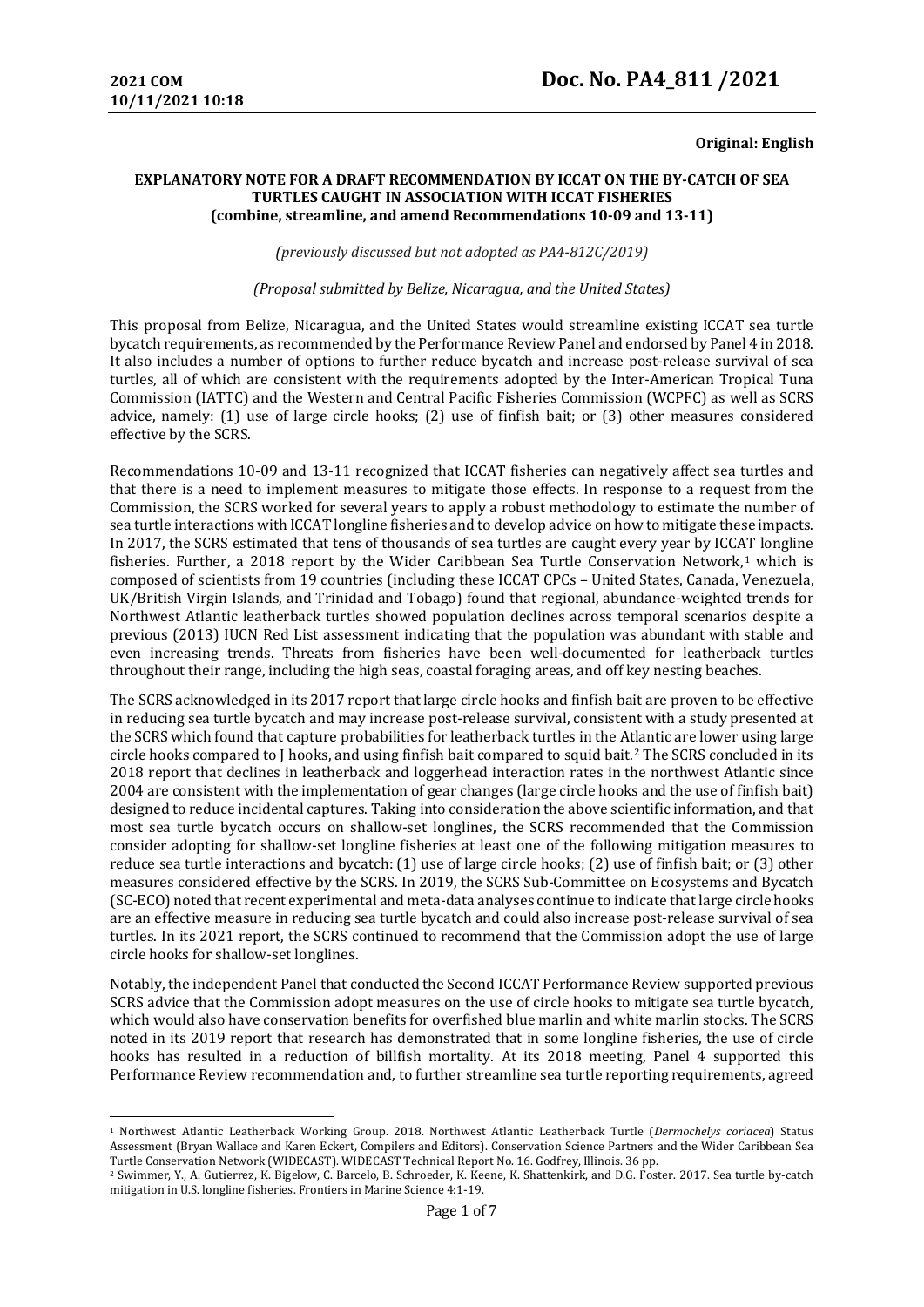that Recommendation 10-09 and Recommendation 13-11 should be consolidated when considering the adoption of measures to minimize sea turtle bycatch mortality.

Some concern has been expressed that circle hooks may increase shark catch rates, however, these apparent increases may be confounded by other factors. Many studies have found that a higher percentage of sharks are hooked externally (i.e., in the mouth or jaw) on circle ho[o](#page-1-0)ks as compared to J-hooks, which are more likely to lodge internally (i.e., in the throat, esophagus, or gut).3 The elevated risk of being hooked internally due to J-hook use is theorized to contribute to the moderate increases in catch rates [as](#page-1-1)sociated with circle hooks, as sharks captured on J-hooks can easily bite off the leader and evade capture.4 While these sharks evade capture, they likely experience some level of cryptic mortality. A major conservation benefit associated with circle hook use for sharks is the decreased rate of at-vessel mortality, both on a combined and species level (including shortfin mako sharks).<sup>[5](#page-1-2),[6](#page-1-3)</sup> As circle hooks result in less injury to sharks, the release condition of the animals is also improved, which likely contributes to decreased rates of post-release mortality.

Multiple SCRS papers presented to SC-ECO have detailed results from meta-analyses on the retention and at-vessel mortality rates for sea turtles, bony fishes, and elasmobranchs that compared different hook, bait, and leader types in the surface pelagic longline fishery. The SCRS, in reviewing these studies, noted that, although catch rates using circle hooks were reported in some studies to be higher for sharks, this could be due to fewer bite-offs, as described above. In 2019, the SCRS further noted that, with regard to shortfin mako sharks, studies have shown that when using circle hooks, the retention rate would increase, but athaulback mortality would decrease compared to J-hooks. The SCRS recently clarified its earlier conclusion that retention rates would significantly increase was incorrect, however. A recent SCRS paper (SCRS/2021/072) presented to the SC-ECO in 2021 demonstrated that the meta-analyses which documented significantly higher catch rates on circle hooks for shortfin mako sharks contained data treatment and statistical errors, leading to a spurious interpretation of the data and inaccurate statistical models. After correcting these confounding effects, the updated statistical models demonstrated that for shortfin mako sharks, there is no significant difference in catch rates due to hook type. Furthermore, the use of circle hooks leads to a ~*10% reduction in at-vessel mortality* of shortfin mako sharks relative to J-hooks.

In 2018 and 2019, after acknowledging similar concerns for sea turtles and undeniable studies that show the effectiveness of the aforementioned measures, other tuna-RFMOs (the WCPFC and IATTC) adopted new sea turtle bycatch mitigation measures. These measures address reducing interactions with sea turtles and mitigating impacts of interactions that may occur. Many ICCAT CPCs are also members of those RMFOs and facilitated adoption in those fora. The next logical and needed step to further the conservation of severely depleted sea turtles in the Atlantic is to adopt consistent measures in ICCAT.

The Commission asked the SCRS to provide more information on this matter as early as 2010, and that scientific advice became available in 2017 along with advice on how to help mitigate these impacts. Despite the 2017 SCRS advice and resulting proposals advanced by several CPCs in 2017, 2018, and 2019, the Commission has yet to take action to further mitigate sea turtle bycatch. In response to this advice from the SCRS, the dire status of sea turtles in our oceans, and similar efforts being made in related RFMOs, the Commission should take immediate action on this matter.

<span id="page-1-0"></span><sup>&</sup>lt;sup>3</sup> Gilman, E., M. Chaloupka, Y. Swimmer, and S. Piovano. 2016. A cross-taxa assessment of pelagic longline by-catch mitigation measures: conflicts and mutual benefits to elasmobranchs. Fish and Fisheries 17:748-784.

<span id="page-1-1"></span><sup>&</sup>lt;sup>4</sup> Afonso, A.S., R. Santiago, H. Hazin, and F.H.V. Hazin. 2012. Shark bycatch and mortality and hook bite-offs in pelagic longlines: interactions between hook types and leader materials. Fisheries Research 131-133:9-14.

<span id="page-1-2"></span><sup>&</sup>lt;sup>5</sup> Godin, A.C., J.K. Carlson, and V. Burgener. 2012. The effect of circle hooks on shark catchability and at-vessel mortality rates in longline fisheries. Bulletin of Marine Science 88(3):469-483.

<span id="page-1-3"></span><sup>&</sup>lt;sup>6</sup> Reinhardt, J.F., J. Weaver, P.J. Latham, A. Dell'Apa, J.E. Serafy, J.A. Browder, M. Christman, D.G. Foster, and D.R. Blankinship. 2018. Catch rate and at-vessel mortality of circle hooks versus J-hooks in pelagic longline fisheries: A global meta-analysis. Fish and Fisheries 19:413-430.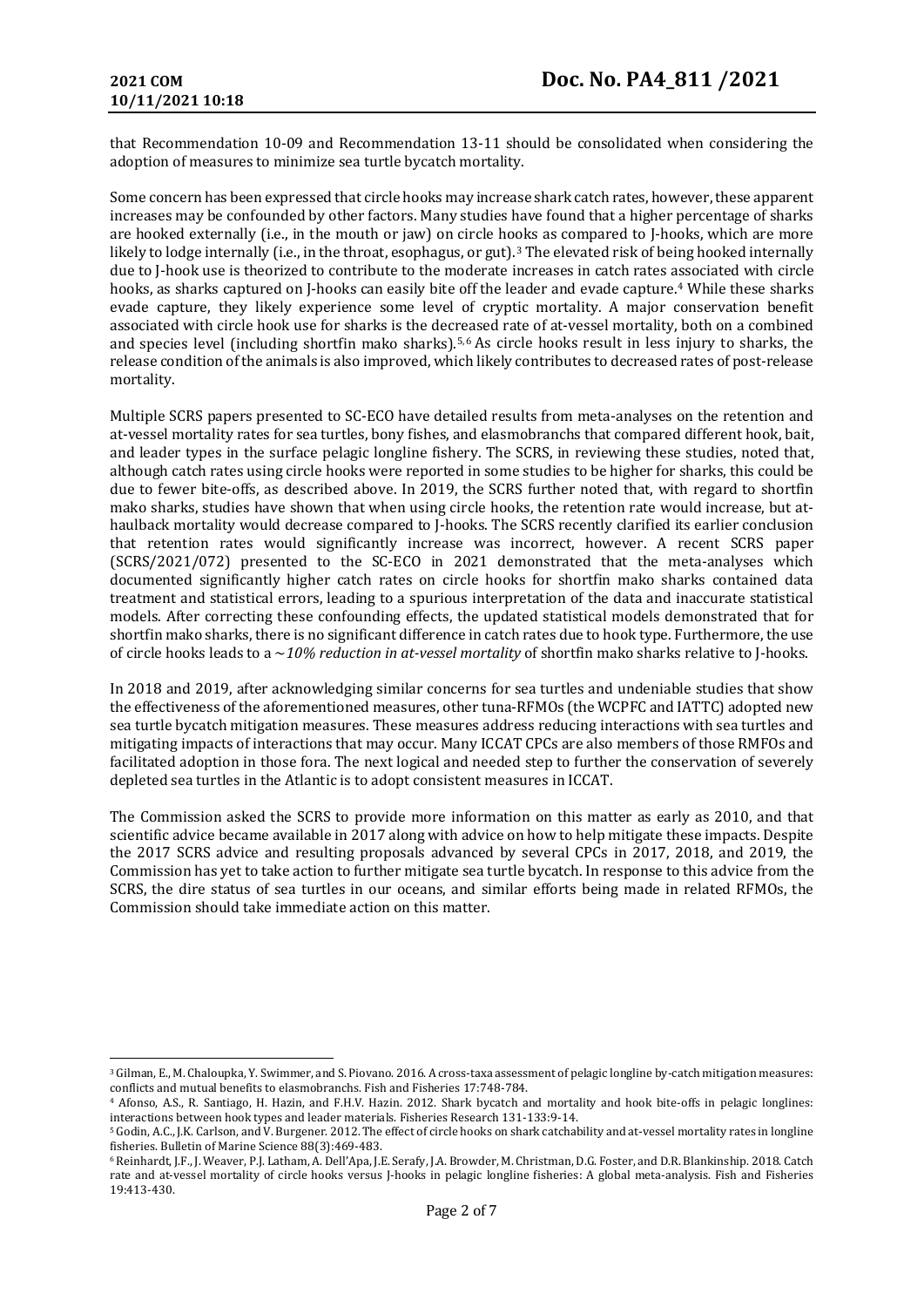## **Original: English**

## **DRAFT RECOMMENDATION BY ICCAT ON THE BY-CATCH OF SEA TURTLES CAUGHT IN ASSOCIATION WITH ICCAT FISHERIES (combine, streamline, and amend Recommendations 10-09 and 13-11)**

*(previously discussed but not adopted as PA4-812C/2019)* 

*Proposal submitted by Belize, Nicaragua, and the United States*

*RECALLING* that the *Recommendation by ICCAT Amending Recommendation 10-09 on the Bycatch of Sea Turtles in ICCAT Fisheries* (Rec. 13-11) stated that upon receipt of advice from the Standing Committee on Research and Statistics (SCRS), the Commission shall consider additional measures to mitigate sea turtle bycatch in ICCAT fisheries, if necessary;

*RECOGNIZING* that the SCRS and its Subcommittee on Ecosystems and By-catch (SubComECO) have confirmed high annual rates of bycatch of sea turtles in ICCAT longline fisheries, particularly in shallowsets, and have recommended that the Commission consider adopting for shallow-set longline fisheries at least one of the following mitigation measures: (1) use of large circle hooks; (2) use of whole finfish bait; (3) other measures considered effective by the SCRS;

*MOTIVATED BY* repeated discussions at the SCRS SubComECO, including in 2019, identifying that experimental and meta-data analyses indicate that large circle hooks are an effective measure to reduce sea turtle bycatch and could also increase post-release survival;

*GUIDED BY* recent work that has led to advancements in best practices and technologies to avoid fisheries interactions and/or reduce the frequency of interactions with sea turtles, through scientific studies including joint analyses between the Western and Central Pacific Fisheries Commission (WCPFC) and Common Oceans ABNJ Tuna Project workshops (2016), which indicate that the use of large circle hooks and fish bait, independently and together, reduce the rate of interaction and significantly decrease sea turtle mortality due to incidental capture in fisheries;

*FURTHER RECALLING* that the Report of ICCAT's Second Independent Performance Review recommended that the Commission consider the adoption of measures to reduce sea turtle bycatch such as the mandatory use of circle hooks;

*TAKING INTO ACCOUNT* the obligations of Contracting Parties, Cooperating non-Contracting Parties, Entities or Fishing Entities (hereafter referred to as CPCs) under the *Recommendation by ICCAT on Information Collection and Harmonization of Data on Bycatch and Discards in ICCAT Fisheries* [Rec. 11-10] and the *Recommendation by ICCAT to Establish Minimum Standards for Fishing Vessel Scientific Observer Programs* (Rec. 16-14) to report their fisheries' interactions with sea turtles using the SCRS statistical form;

*CONSISTENT WITH* measures adopted by both the WCPFC and the Inter-American Tropical Tuna Commission to mitigate fisheries' impacts on sea turtles, in 2018 and 2019, respectively; and

*ACKNOWLEDGING* the urgent need to reduce the impacts of ICCAT fisheries on threatened and endangered sea turtle populations within the Convention area;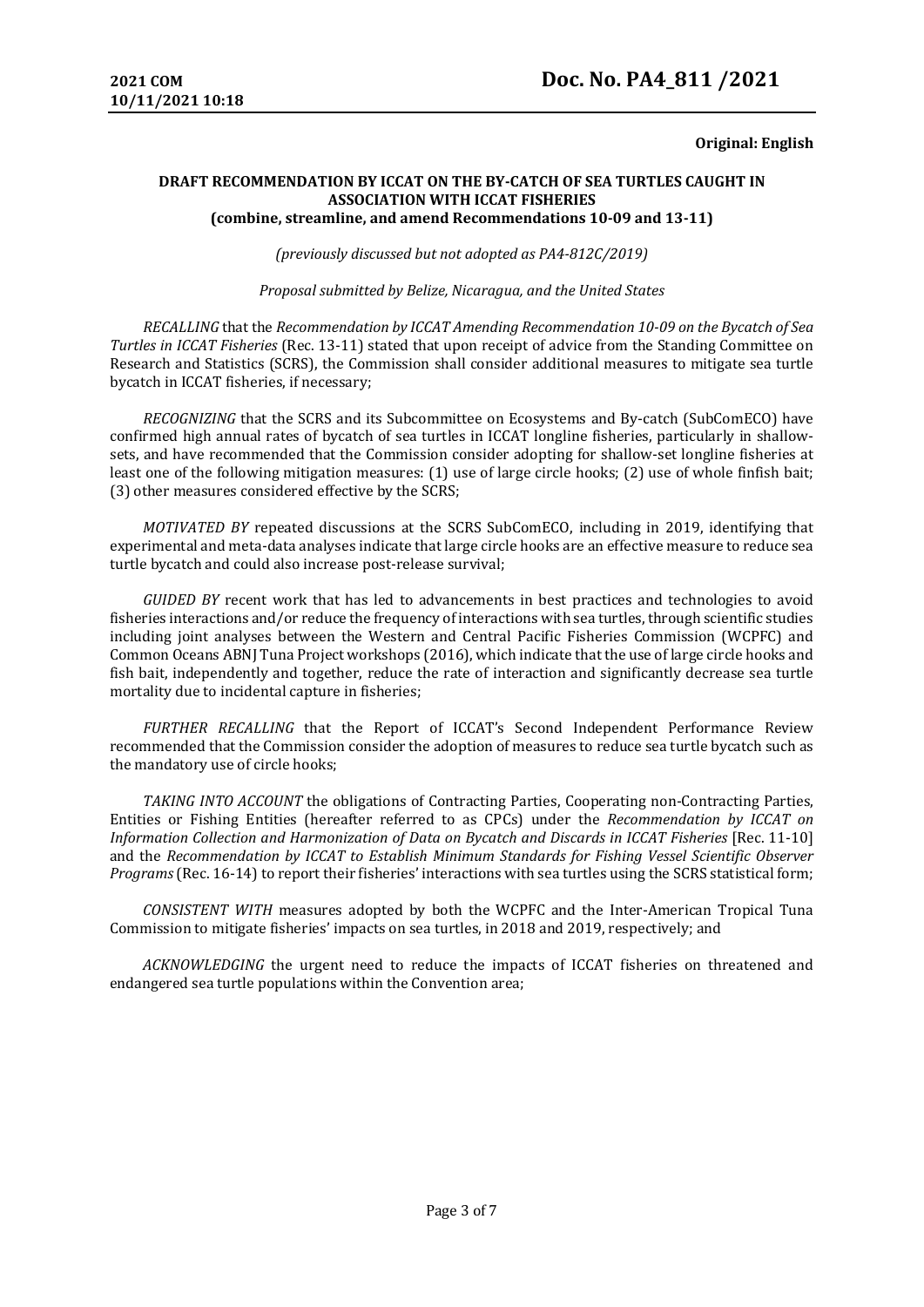## THE INTERNATIONAL COMMISSION FOR THE CONSERVATION OF ATLANTIC TUNAS (ICCAT) RECOMMENDS THAT:

- 1. In order to reduce bycatch and increase post-release survival of threatened and endangered sea turtle populations within the Convention area, CPCs shall:
	- a) require that their vessels employ at least one of the following mitigation measures in their longline fisheries fishing in a shallow-set manner (i.e., whereby the majority of hooks fish at depths shallower than 100 meters):
		- i. Use of large circle hooks<sup>[1](#page-3-0)</sup>; or
		- ii. Use of only finfish bait<sup>2</sup>; or
		- iii. Other measures considered effective by the SCRS and approved by the Commission in the future.
	- b) require that their purse seine vessels avoid encircling sea turtles to the extent practicable, release encircled or entangled sea turtles, including on fish aggregating devices (FADs), when feasible, and report these interactions in the CPC reporting requirements specified in paragraph 4 of this measure.
	- c) take all reasonable steps to ensure the safe release of sea turtles in a manner that maximizes the likelihood of their survival by requiring that:
		- i. their purse seine and longline vessels, and other types of vessels that use gear that may entangle sea turtles, carry on board line-cutters and basket lifts or dip nets; and
		- ii. the owners, operators, and crew of such vessels, as well as any on-board observers, use such equipment by following the safe handling and release practices in the Appendix, and consistent with the "Best practices for sea turtle handling and release" of the FAO *Guidelines to Reduce Sea Turtle Mortality in Fishing Operations* (2009[3\)](#page-3-2).
- 2. CPCs with fisheries other than shallow-set longline fisheries (e.g., deep-set longline and gillnet) are encouraged to undertake research trials on potential bycatch and bycatch mortality mitigation measures, including hook sizes and shapes, the resulting tradeoffs among catch rates of target and bycatch species, and to report the results of these trials to the SCRS. Based on the results of such research, the SCRS shall advise the Commission on potential sea turtle mitigation measures for these fisheries.
- 3. In order to improve estimates of sea turtle bycatch in ICCAT fisheries, CPCs shall endeavor to increase scientific observer coverage beyond the minimum level required in Rec. 16-14, taking into consideration economic and practical feasibility.
- 4. Consistent with the bycatch reporting obligations under Recs. 11-10 and 16-14, each CPC shall collect, and annually report to ICCAT, information on their interactions with sea turtles in ICCAT fisheries by gear type, including catch rates that take into consideration gear characteristics, time of year and locations, target species, and disposition status (i.e., discarded dead or released alive). Data to be recorded and reported must also include a breakdown of interactions by sea turtle species, and, where possible, include the nature of the hooking or entanglement (including with fish aggregating devices), size of the animal, and bait type, hook size, type, and depth.

<span id="page-3-0"></span><sup>&</sup>lt;sup>1</sup> Circle hooks are defined as a hook with the point turned perpendicularly back to the shank to form a generally circular or oval shape. CPCs are encouraged to adopt the use of circle hooks with an offset of no more than 10 degrees.

<span id="page-3-1"></span><sup>2</sup> The SCRS shall advise the Commission on the impact of using lures in combination with finfish bait as terminal gear in commercial fisheries on sea turtles by 2023. Pending receipt of this advice by the Commission, this lure/bait combination shall be considered to satisfy this requirement.

<span id="page-3-2"></span><sup>3</sup> http://www.fao.org/docrep/012/i0725e/i0725e.pdf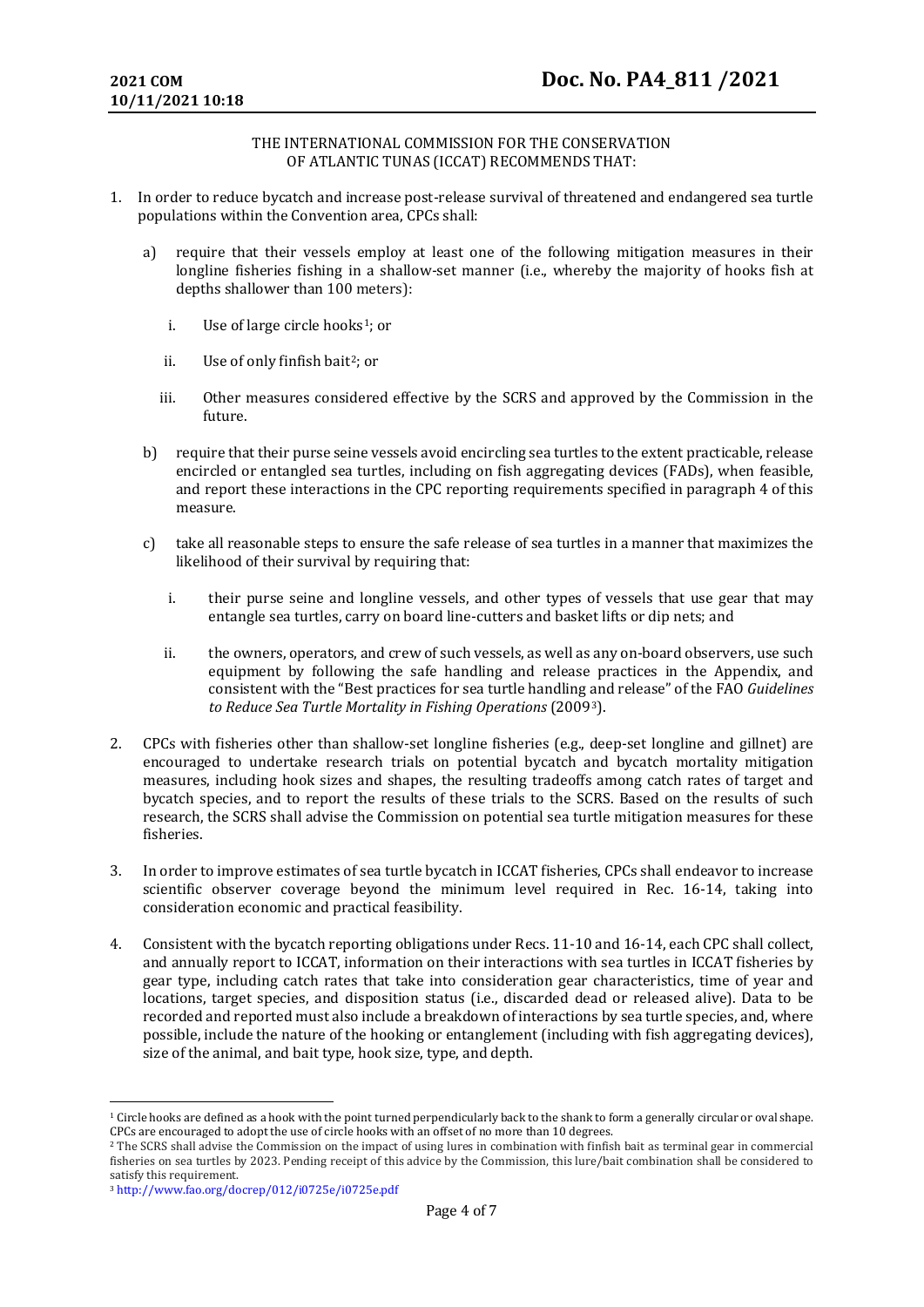- 5. Paragraphs 1-4 shall not apply to vessels operating only north of 55 degrees N or south of 35 degrees S latitude (i.e., primarily outside the geographic range of Atlantic sea turtles).
- 6. In their Annual Reports to ICCAT, CPCs shall report on the steps they have taken to implement this Recommendation. CPCs that qualify for the exemption specified in paragraph 5 shall report the exemption in their Annual Report once for the duration that the exemption applies.
- 7. The SCRS shall continue to review any new relevant information on sea turtle bycatch mitigation measures and advise the Commission on their effectiveness and their impacts on other species, as appropriate. As part of this work, in 2022, the SCRS shall analyze scientific information regarding different circle hook sizes and their effectiveness at mitigating sea turtle bycatch (decreasing catch and increasing post-release survival) in shallow-set longline fisheries, including the impact on catch rates of other target and non-target species, and provide relevant recommendations to the Commission based on the results of this analysis.
- 8. Considering the particular situation of coastal developing CPCs, the special funds established in 14-14, 13-19, and 03-21 should be strengthened through the allocation of funds, from voluntary contributions of CPCs and inclusion of specific budget lines, to facilitate the implementation of this Recommendation, including for training fishermen on safe handling and release, providing related equipment, or supporting trials for new mitigation techniques.
- 9. This recommendation repeals and replaces both the *Recommendation by ICCAT on the By-catch of Sea Turtles in ICCAT Fisheries* (Rec. 10-09) and the *Recommendation by ICCAT Amending Recommendation 10- 09 on the By-catch of Sea Turtles in ICCAT Fisheries* (Rec. 13-11).
- 10. This Recommendation shall take effect on January 1, 2023.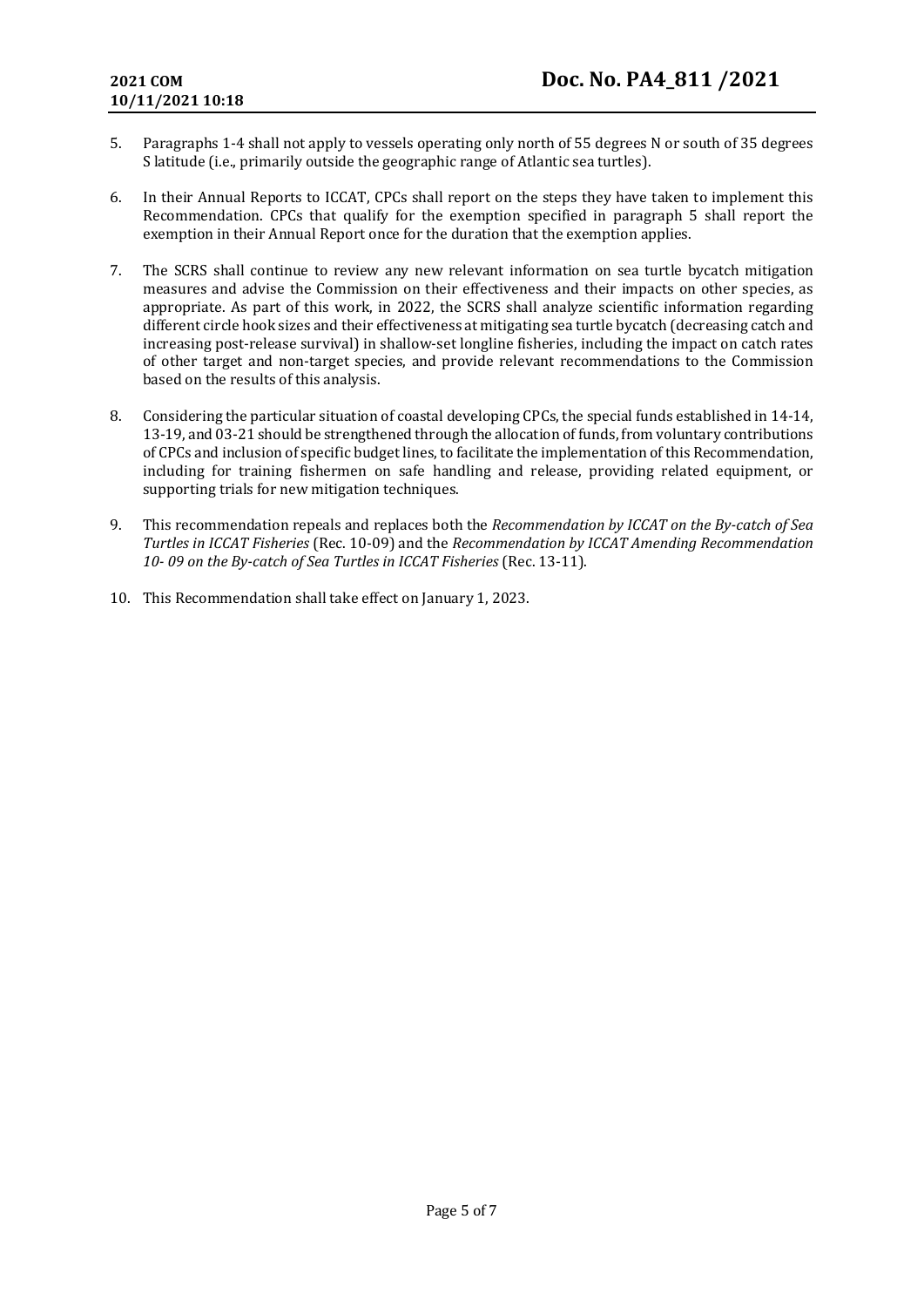# **Appendix**

# **Safe Handling and Release Practices for Sea Turtles**

### **1. Purse seine safe handling and release**

- a) Whenever a sea turtle is sighted in the net, all reasonable efforts should be made to rescue the turtle before it becomes entangled in the net.
- b) No turtle shall be hauled from the water by a fishing line attached to, or entangled upon, the body of a turtle.
- c) If a turtle is entangled during net roll, the net should be hauled over the turntable to a height of about 2 meters, the main boom should be moved to starboard or to port (depending on the vessel's direction), and the net should be rolled back, so that the crew can release the turtle from the netting as soon as possible, and return it to the sea over the starboard or port side if it is active. Net roll should not start again until the turtle has been disentangled and released.
- d) If, in spite of the measures taken under paragraphs a and b of this section, a sea turtle is accidentally brought on board the vessel and is alive and active, or dead, the sea turtle should be released as quickly as practicable.
- e) If a turtle is brought aboard the vessel and is comatose or inactive, resuscitation should be attempted (paragraph 3).

## **2. Longline safe handling and release**

- a) When practicable, and when operator or crew on board are trained, comatose sea turtles should be brought on board immediately.
- b) Upon sighting a turtle, the vessel and line reel speed should be slowed and the vessel direction adjusted to move toward the turtle, minimizing tension on the line.
- c) No turtle shall be hauled from the water by a fishing line attached to, or entangled upon the body of a turtle.
- d) If a sea turtle is too large or hooked in such a manner as to preclude safe boarding without causing further damage/injury to the turtle, line clippers should be used to clip the line and remove as much line as possible prior to releasing the turtle.
- e) If a sea turtle is observed to be hooked or entangled by longline gear during hauling operations, the vessel operator should immediately cease hauling operations until the turtle has been removed from the longline gear or brought on board the vessel.
- f) If hooked externally or hook is fully visible, hooks shall be removed from sea turtles as quickly and carefully as possible. If a hook cannot be removed from a turtle (e.g., ingested or in roof of mouth), the line shall be cut as close to the hook as possible.
- g) Live turtles should be returned to the sea after handling:
	- i. By putting the vessel engine in neutral gear so that the propeller is disengaged and the vessel is stopped, and releasing the turtle away from deployed gear; and
	- ii. Observing that the turtle is safely away from the vessel before engaging the propeller and continuing operations.
- h) If the sea turtle brought aboard the vessel is comatose or inactive, resuscitation should be attempted (paragraph 3).